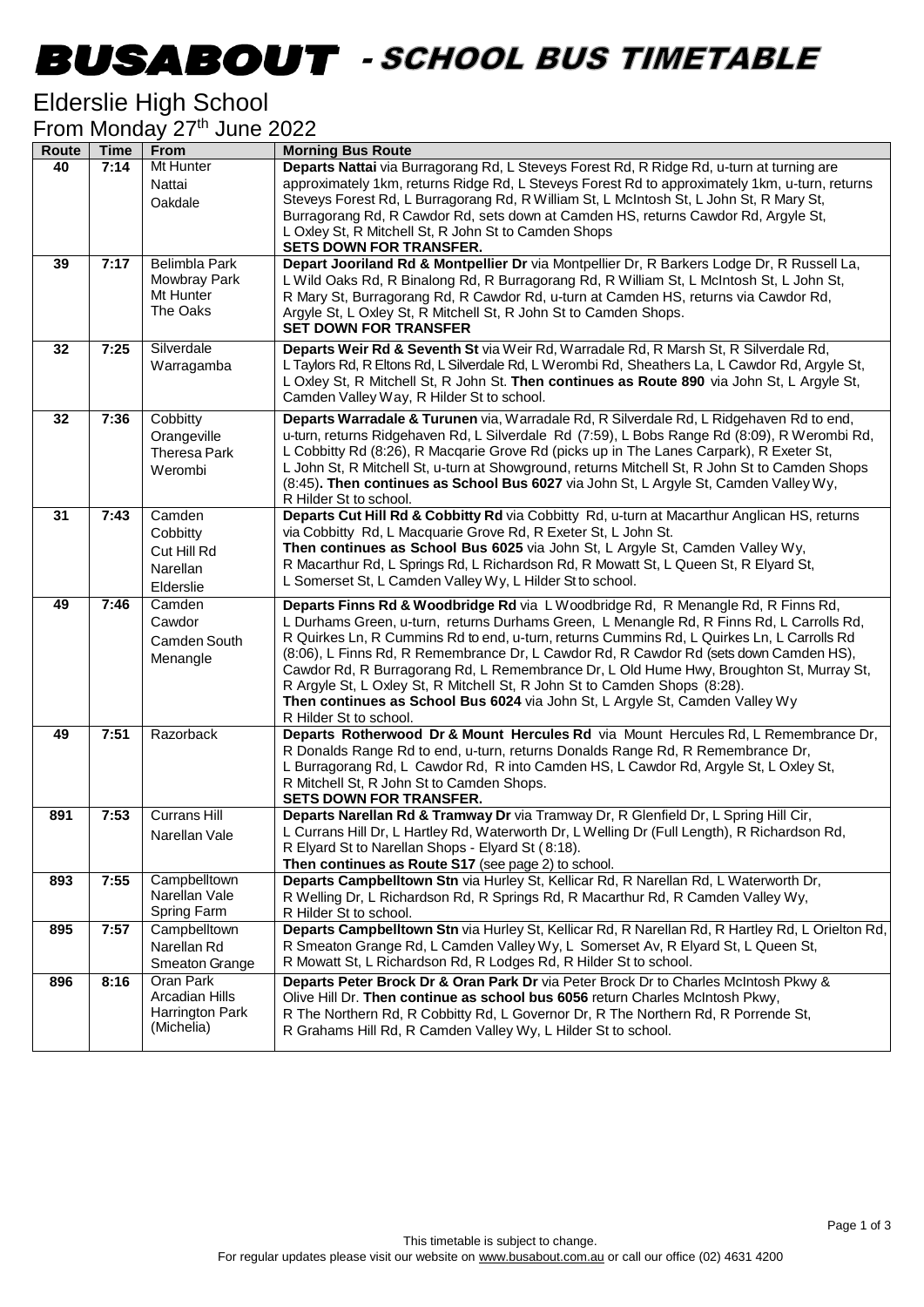# -

### Elderslie High School (continued)

From Monday 27<sup>th</sup> June 2022

| <b>Route</b> | <b>Time</b> | <b>From</b>                                                     | <b>Morning Bus Route</b>                                                                                                                                                                                                                                                                                                                                                                    |
|--------------|-------------|-----------------------------------------------------------------|---------------------------------------------------------------------------------------------------------------------------------------------------------------------------------------------------------------------------------------------------------------------------------------------------------------------------------------------------------------------------------------------|
| 899          | 8:08        | Catherine Field<br>Harrington Park                              | Departs Catherine Fields via Camden Valley Wy, R Sir Warwick Fairfax Dr, R Harrison Av,<br>L Mason Dr, R Sir Warwick Fairfax Dr, R Harrington Pkwy, L Glenrowan Dr, R Hillside Dr,<br>L The Northern Rd, L Fairwater Dr, L Fairwater Dr, R Camden Valley Wy, L Hilder St,<br>R Harrington St to school.                                                                                     |
| 6039         | 7:48        | Harrington Park                                                 | Departs Narellan Town Centre (Camden Valley Way) via R The Old Northern Rd,<br>L The Northern Rd, R Hillside Dr, L Glenrowan Dr, R Harrignton Pkwy, R Fairwater Dr,<br>L The Northern Rd, R Camden Valley Wy, L Hilder St to school.                                                                                                                                                        |
| 890C         | 8:17        | Camden                                                          | Departs Camden Shops via John St, L Argyle St, R Macarthur Rd, L Harrington St, R Hilder St<br>to school.                                                                                                                                                                                                                                                                                   |
| 890C         | 8:17        | Narellan Vale<br>(Waterworth Dr)<br><b>Narellan</b><br>Mt Annan | Departs Narellan Rd & Mt Annan Dr via Narellan Rd, L Waterworth Dr, R Main St, L Main St,<br>L Holdsworth Dr, R Waterworth Dr (full length), R Welling Dr, R Richardson Rd, R Mowatt St,<br>L Queen St, R Elyard St, L Somerset Av, L Camden Valley Wy, L Hilder St to school.                                                                                                              |
| <b>S17</b>   | 8:18        | Narellan<br>Spring Farm<br>Elderslie                            | Departs Narellan Shops via Elyard St, L Somerset Av, L Camden Valley Wy, L Richardson Rd,<br>R Springs Rd, Macarthur Rd, R Harrington St, R Hilder St to school.                                                                                                                                                                                                                            |
| 6032         | 8:20        | Narellan Vale<br>(Holdsworth Dr)                                | Departs Main Rd & Holdsworth Dr, via Holdsworth Dr, R Waterworth Dr, R Welling Dr,<br>R Richardson Rd, R Mowatt St, L Queen St, R Doncaster Av, L Slade St, R Somerset Av,<br>L Camden Valley Wy, L Hilder St, R Harrington St to school.                                                                                                                                                   |
| 895          | 8:29        | Camden<br>Camden South<br>Elderslie                             | Departs Wire La & Remembrance Dr via Wire La, R Crookston Dr, L Lawson Av, R McCrae Dr,<br>R Cowper Dr, L Remembrance Dr, L Old Hume Hwy, R Menangle Rd, L Broughton St, R Murray St,<br>R Argyle St, L Oxley St, R Mitchell St, R John St, L Argyle, St, Camden Valley Wy, R Macarthur Rd,<br>L Merino Dr, R Cashmere Dr, L Southdown Rd, L Irvine St, L Lodges Rd, R Hilder St to school. |
| 6026         | 8:31        | Camden South<br>(eastside)                                      | Departs Camden Hospital & Old Hume Hwy via Broughton St, Old Hume Hwy, L Kelloway Av,<br>R Belgenny Av, Caroline Chisholm Dr, Coolalie Av, L Elizabeth Macarthur Av, R Bowman Av,<br>R Armour Av, R Remembrance Dr, Camden By- Pass, L Off Ramp, R Macarthur Rd,<br>R Harrington St, R Hilder St to school.                                                                                 |

| <b>Route</b> | <b>Time</b> | To                                                        | <b>Afternoon Bus Route</b>                                                                                                                                                                                                                                                                                                                                                                                                                                                                                                                                                                      |
|--------------|-------------|-----------------------------------------------------------|-------------------------------------------------------------------------------------------------------------------------------------------------------------------------------------------------------------------------------------------------------------------------------------------------------------------------------------------------------------------------------------------------------------------------------------------------------------------------------------------------------------------------------------------------------------------------------------------------|
| 6545         | 3:32        | Harrington Park<br>(Michelia)<br>Camden<br><b>Kirkham</b> | Departs Elderslie HS via Hilder St, L Camden Valley Wy, Argyle St, R Elizabeth St, L Mitchell St,<br>L John St, L Argyle St, L Elizabeth St, R Exeter St, L Macquarie Grove Rd, R Cobbitty Rd,<br>R Governor Dr, L The Northern Rd, L Charles McIntosh Pkwy, R Olive Hill Dr, R Brunsdon Rd,<br>R The Northern Rd to Fairwater Dr.                                                                                                                                                                                                                                                              |
| 6537         | 3:33        | Camden Shops<br>Camden South<br>Menangle                  | Departs Elderslie HS Bus Bay via L Hilder St, L Camden Valley Wy, Argyle St, R Elizabeth St,<br>L Mitchell St, u-turn at Showground, returns Mitchell St to Camden PS.<br>Then continues as Route 47 via Mitchell St, R John St, R Argyle St, Cawdor Rd,<br>L Cawdor Rd, R Remembrance Dr, L Finns Rd, L Woodbridge Rd, R Menangle Rd, R Finns Rd,<br>L Carrolls Rd, R Quirkes Ln, R Cummins Rd to end, u-turn, returns Cummins Rd to Quirkes Ln.                                                                                                                                               |
| 890C         | 3:40        | Belimbla Park<br>Mt Hunter<br>Oakdale<br>The Oaks         | Departs Elderslie HS via Hilder St, L Harrington St, R Macarthur Rd, L Camden Valley Wy,<br>Argyle St, R Elizabeth St, L Mitchell St, u-turn at Showground, returns Mitchell St, R John St,<br>R Argyle St, Cawdor Rd, R Westbrook Rd, R Fosters Ln, L Burragorang Rd, L Moores Way,<br>L Burragorang Rd, R Russell St, L John St, R McIntosh Rd, R William St, L Burragorang Rd,<br>L Binalong Rd, L Wild Oaks Rd, R Russell Ln, L Barkers Lodge Rd to Nolan Rd, u-turn, returns<br>Barkers Lodge Rd, L Burragorang Rd to Steveys Forest Rd, u-turn, returns Burragorang Rd<br>to Binalong Rd. |
| 893          | 3:42        | Spring Farm                                               | <b>FIRST SET DOWN SPRINGS RD &amp; SPRING FARM DR</b><br>Departs Elderslie HS via L Hilder, L Camden Valley Wy, L Macarthur Rd, L Springs Rd,<br>L Richardson Rd to Welling Dr.                                                                                                                                                                                                                                                                                                                                                                                                                 |
| 6561         | 3:42        | Mt Annan<br>Currans Hill                                  | <b>FIRST SET DOWN LODGES RD &amp; RICHARDSON RD</b><br>Departs Elderslie HS via Hilder St, L Lodges Rd, R Richardson Rd, L Welling Dr, (Full Length).<br>Then continues as Route 891 via R Waterworth Dr, Hartley Rd, R Currans Hill Dr,<br>R Spring Hill Circle, R Glenfield Dr, L Tramway Dr to Narellan Rd.                                                                                                                                                                                                                                                                                  |
| 6538         | 3:43        | Camden<br>Cobbitty<br>Cut Hill Rd<br>Coates Park Rd       | Departs Elderslie HS via Harrington St, R Macarthur Rd, L Camden Valley Wy, Argyle St,<br>R Elizabeth St, L Mitchell St, u-turn at Showground, returns Mitchell St, R John St.<br>Then continues as Route 31 via John St, L Argyle St, L Elizabeth St, R Exeter St,<br>L Macquarie Grove Rd (Drops in The Lanes carpark), L Cobbitty Rd, R Cut Hill Rd,<br>R Coates Park Rd, u-turn at Colonel Pye Dr, returns Coates Park Rd to Cut Hill Rd.                                                                                                                                                   |